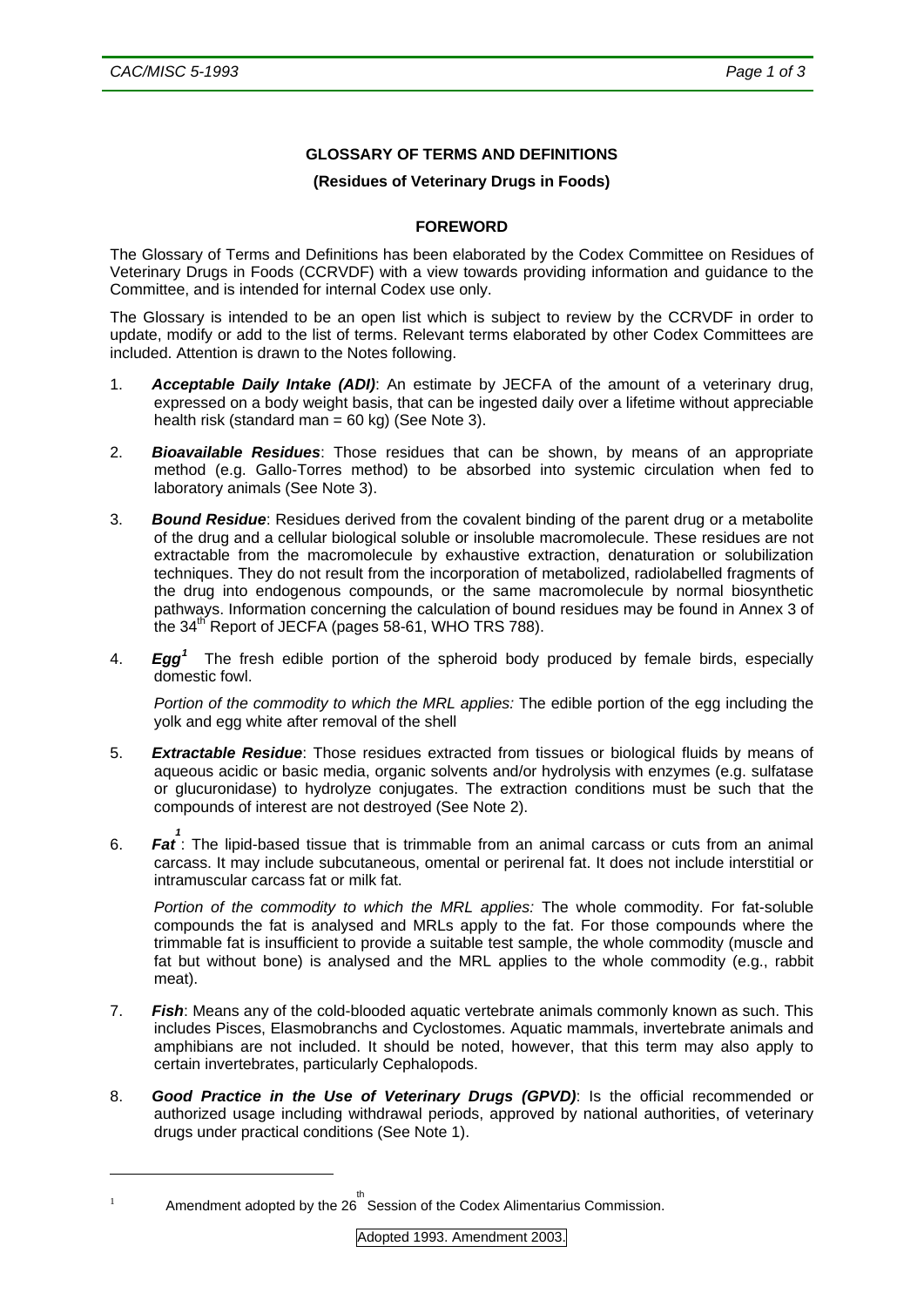- 9. *Marker Residue*: A residue whose concentration decreases in a known relationship to the level of total residues in tissues, eggs, milk or other animal tissues. A specific quantitative analytical method for measuring the concentration of the residue with the required sensitivity must be available (See Note 3).
- 10. *Maximum Residue Limit for Veterinary Drugs (MRLVD)*: Is the maximum concentration of residue resulting from the use of a veterinary drug (expressed in mg/kg or ìg/kg on a fresh weight basis) that is recommended by the Codex Alimentarius Commission to be legally permitted or recognized as acceptable in or on a food (See Note 1).

It is based on the type and amount of residue considered to be without any toxicological hazard for human health as expressed by the Acceptable Daily Intake (ADI), or on the basis of a temporary ADI that utilizes an additional safety factor. It also takes into account other relevant public health risks as well as food technological aspects.

When establishing an MRL, consideration is also given to residues that occur in food of plant origin and/or the environment. Furthermore, the MRL may be reduced to be consistent with good practices in the use of veterinary drugs and to the extent that practical analytical methods are available.

- 11. *Meat*: The edible part of any mammal.
- 12. *Milk 1* : Milk is the normal mammary secretion of milking animals obtained from one or more milkings without either addition to it or extraction from it, intended for consumption as liquid milk or for further processing.

*Portion of the commodity to which the MRL applies:* Codex MRLs for fat-soluble compounds in milk are expressed on a whole commodity basis.

13. *Muscle 1* : Muscle is the skeletal tissue of an animal carcass or cuts of these tissues from an animal carcass that contains interstitial and intramuscular fat. The muscular tissue may also include bone, connective tissue, tendons as well as nerves and lymph nodes in natural portions. It does not include edible offal or trimmable fat.

*Portion of the commodity to which the MRL applies:* The whole commodity without bones.

- 14. *Non-Extractable Residues* (See Note 2): These residues are obtained by subtracting the extractable residues from the total residues and comprise:
	- i) Residues of the drug incorporated through normal metabolic pathways into endogenous compounds (e.g. amino acids, proteins, nucleic acid). These residues are of no toxicological concern.
	- ii) Chemically-bound residues derived by interaction of residues of parent drug or its metabolites with macromolecules. These residues may be of toxicological concern.
- 15. *Poultry*: Means any domesticated bird including chickens, turkeys, ducks, geese, guinea-fowls or pigeons.
- 16. *Regulatory Method of Analysis***:** A method that has been legally enacted and/or validated in a multi-laboratory study and can be applied by trained analysts using commercial laboratory equipment and instrumentation to detect and determine the concentration of a residue of a veterinary drug in edible animal products for the purpose of determining compliance with the MRL.
- 17. *Residues of Veterinary Drugs*: Include the parent compounds and/or their metabolites in any edible portion of the animal product, and include residues of associated impurities of the veterinary drug concerned (See Note 1).
- 18. *Screening Method:* A rapid, relatively inexpensive, and rugged field method used for testing for a specific substance or closely related group of substances which are sufficiently selective and sensitive to allow at least semi-quantitative detection of residues in contents in accordance with the established maximum limit.